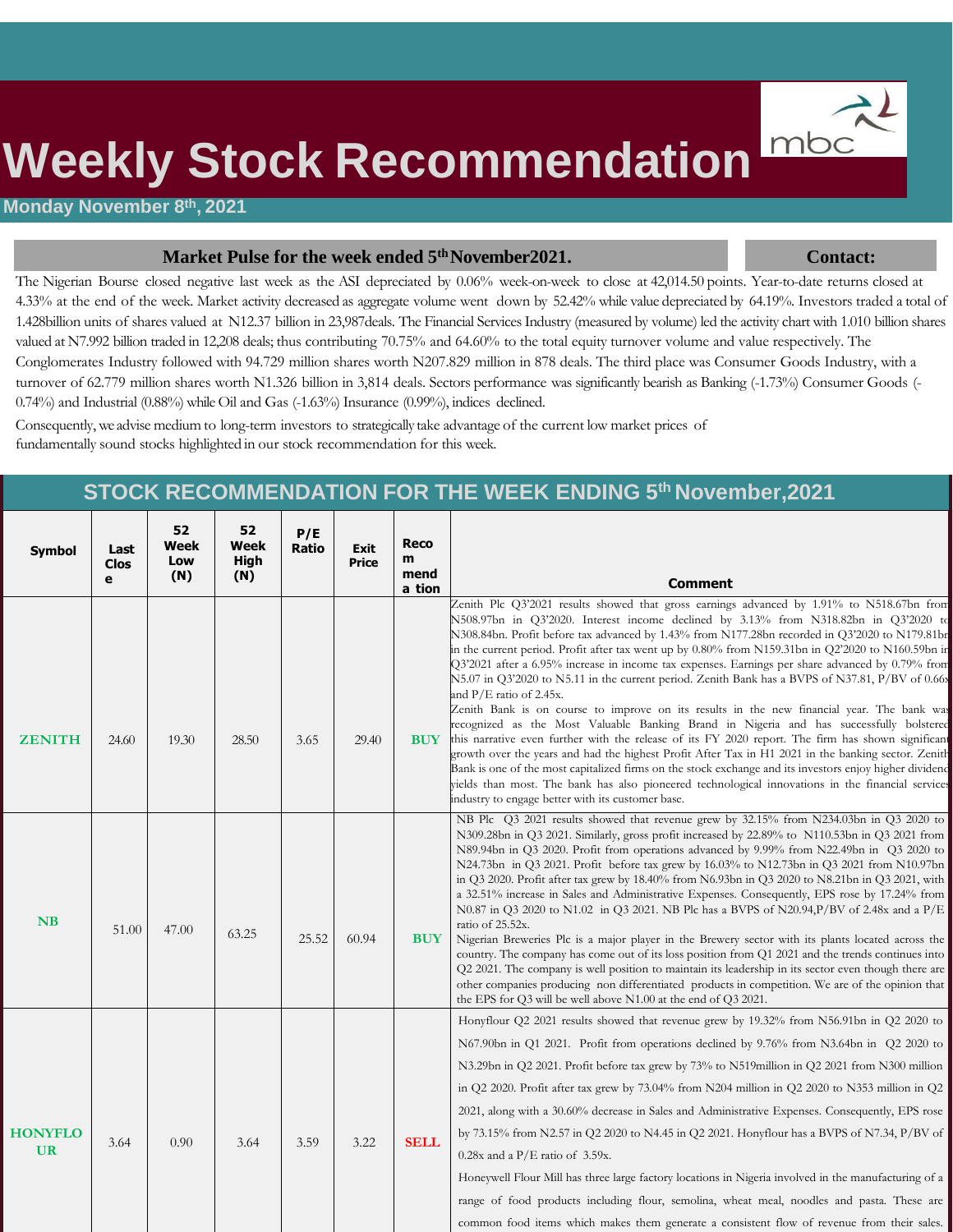#### **WEEKLY STOCK RECOMMENDATION**

| Symbol          | Last                 | 52<br><b>Week</b><br>Low | 52<br><b>Week</b><br>High | P/E           | Exit                 | <b>Recom</b><br>menda<br>tion |                                                                                                                                                                                                                                                                                                                                                                                                                                                                                                                                                                                                                                                                                                                                                                                                                                                                                                                                                                                                                                                                                                                                                                                                                                                                                                                                                                                                                                                                                                                                                                                        |
|-----------------|----------------------|--------------------------|---------------------------|---------------|----------------------|-------------------------------|----------------------------------------------------------------------------------------------------------------------------------------------------------------------------------------------------------------------------------------------------------------------------------------------------------------------------------------------------------------------------------------------------------------------------------------------------------------------------------------------------------------------------------------------------------------------------------------------------------------------------------------------------------------------------------------------------------------------------------------------------------------------------------------------------------------------------------------------------------------------------------------------------------------------------------------------------------------------------------------------------------------------------------------------------------------------------------------------------------------------------------------------------------------------------------------------------------------------------------------------------------------------------------------------------------------------------------------------------------------------------------------------------------------------------------------------------------------------------------------------------------------------------------------------------------------------------------------|
| <b>AFRIPRUD</b> | <b>Close</b><br>6.35 | (N)<br>4.01              | (N)<br>7.35               | Ratio<br>5.47 | <b>Price</b><br>5.36 | <b>SELL</b>                   | <b>Comment</b><br>Afriprud Plc's result for Q3'2021 showed that Gross Earnings declined from N2.63bn in<br>Q3 2020 to N2.44bn in Q3 2021 by 7.03%. Interest income dropped by 9.16% from<br>N1.77 bn in Q3'2020 to N1.60bn in Q3'2021. Profit before tax went down by 14.25%<br>from N1.56 bn in Q3'2020 to N1.34 bn in the current period. Profit after tax declined by<br>18.27% to N1.15 bn in the current period from N1.40 bn in Q3'2020. Consequently,<br>Earnings per share went down by $18.31\%$ from N0.71 in Q3'2020 to N0.58 in the current<br>period. Afriprud has a BVPS of N4.25, P/BV of 1.49x and P/E ratio of 5.47x.<br>Africa Prudential Registrars Plc is a share registration service provider, which specializes in<br>customer-focused service delivery for corporate organizations. The Company renders<br>share registration services to both public and private companies. Its products include E-<br>Dividend, E-Offer, e-Registrar Solutions (eRS), E-Replacement and On-going Offers.<br>The E-Dividend allows direct crediting of investors bank account with their dividend,<br>which replaces the conventional dividend payment process burdened with warrant<br>printing, posting and returned unclaimed. The E-Offer allows direct crediting of investors<br>central securities clearing system (CSCS) account with allotted units after public offer,<br>right and scrip issue, which replaces the conventional method of generating share<br>certificates for the investors. The eRS portal allows access to information, anytime and<br>anywhere. |
| <b>FIDELITY</b> | 2.70                 | 1.75                     | 3.10                      | 1.80          | 3.50                 | <b>BUY</b>                    | Fidelity Bank Q2 2021 results showed that interest income declined by 2.89% from<br>N87.62 bn in Q2 2020 to N85.09 bn in the current period. Net interest income increased<br>by 4.09% to N50.30 bn in Q2 2021 from N48.32bn in Q2 2020; this is attributable to the<br>11.47% decline in interest expense. Profit before tax increased by 72.43% from N11.96 bn<br>recorded in Q2 2020 to N20.63 bn in the current period. The increase in profit before tax<br>was due to a 33.47% increase in fee and commission income. Profit after tax increased by<br>70.80% from N11.30 bn in Q2 2020 to N19.31 bn in Q2 2021, despite a 100% surge in<br>income tax expense. Earnings per share increased by 71.79% from N0.39 in Q2 2020 to<br>N0.67 in the current period. Fidelity Bank has a BVPS of N9.43, P/BV of 0.26x and P/E<br>ratio of 1.80x.<br>Fidelity Bank is clearly becoming a leader among Tier 2 Banks. The bank has continued to<br>sustain its impressive run of financial performance with the strong half year results<br>released. Fidelity Bank has over the years implemented a retail digital banking strategy and<br>that has continued to deliver, with the bank on course to achieving double digits growth.                                                                                                                                                                                                                                                                                                                                                    |
| <b>UBA</b>      | 8.45                 | 6.25                     | 9.95                      | 1.45          | 10.57                | <b>BUY</b>                    | UBA Plc Q3 2021 result showed that Interest income advanced by 8.38% from N317 bn in<br>Q3 2020 to N343bn in the current period. Net interest income increased by 23.25% to<br>N229 bn in Q3 2021 from N186 bn in Q3 2020. The increase in net interest income was<br>driven by the rise in interest income and a 12.75% drop in the interest expense. In a similar<br>tune, operating income increased by 16.28% from N282 bn in Q3 2020 to N328 bn in the<br>current period. Likewise, profit after tax advanced by 36.35% from N77 bn in Q3 2020 to<br>N104 bn in Q3 2021 despite a 41.67% increase in tax expense. Consequently, earnings per<br>share went up by $36.11\%$ from N2.16 in Q3 2020 to N2.94 in Q3 2021. UBA has a BVPS<br>of N23.34, P/BV of 0.36x and $P/E$ ratio of 1.45x.<br>The bank remained well capitalized and determined to successfully drive financial inclusion o<br>the continent through its innovative products and vast network. Going forward in 2021, we<br>expect sustainability in the growth recorded as the economy begins to wear off the effect of<br>the pandemic and businesses begin to thrive through increased accessible credit as interest<br>rates are expected to normalize in the year.                                                                                                                                                                                                                                                                                                                                           |
| <b>MAYBAKER</b> | 4.5                  | 2.900                    | 5.18                      | 7.41          | 5.20                 | <b>BUY</b>                    | Maybaker Plc is projected to have a Q3 2021 revenue of N9.12bn, up by 41.71% from<br>N6.44bn in Q3 2020. PAT is estimated to increase from N681.73 million in Q3 2020 to<br>N966.10 million in Q3 2021, bringing the EPS up to N0.56.<br>Maybaker Q2 2021 results showed an increase in revenue by 35.67% from N4.07bn in Q2<br>2020 to N5.52 bn in Q2 2021. Operating profit advanced from N687 million in Q2 2020 to<br>N936 million in Q2 2021, reflecting an increase of 36.21%. Finance cost increased by<br>184.51% to N117 million in Q2 2021 from N41 million while Interest income increased by<br>148% from N6.9 million in Q2 2020 to N17 million in Q2 2021. PBT went up by 26.52%<br>from N645 million in Q2 2020 to N816 million in the current period, despite a 103.98%<br>increase in Administrative Expenses. PAT grew by 26.52% from N438 million in Q2 2020<br>to N555 million in Q2 2021, despite a 26% surge in taxes. EPS grew by 26% to N0.32 in<br>Q2 2021 from N0.25 in Q2 2020. Maybaker has a BVPS of N3.93, P/BV ratio of 1.21x and<br>$P/E$ ratio of 7.41x.<br>May & Baker Plc has recorded a boost in revenues from its pharmaceutical unit by 37% in<br>Q2 2021 compared to Q2 2020 considering the rise in revenues of pharmaceutical<br>companies due to COVID-19. May & Baker Nigeria Plc's operations have also been aided<br>by its joint venture with the Federal Government of Nigeria in inaugurating the Biovaccines<br>Nigeria Ltd and the N10 billion fund provided by the Federal Government for vaccine<br>production in Nigeria.         |

The conten<u>ts of this publication serve as a matter of information only and do not represent an advice to huy or sell stock. MBC Securities Limited does not bear liability for trading actions based on information contained</u>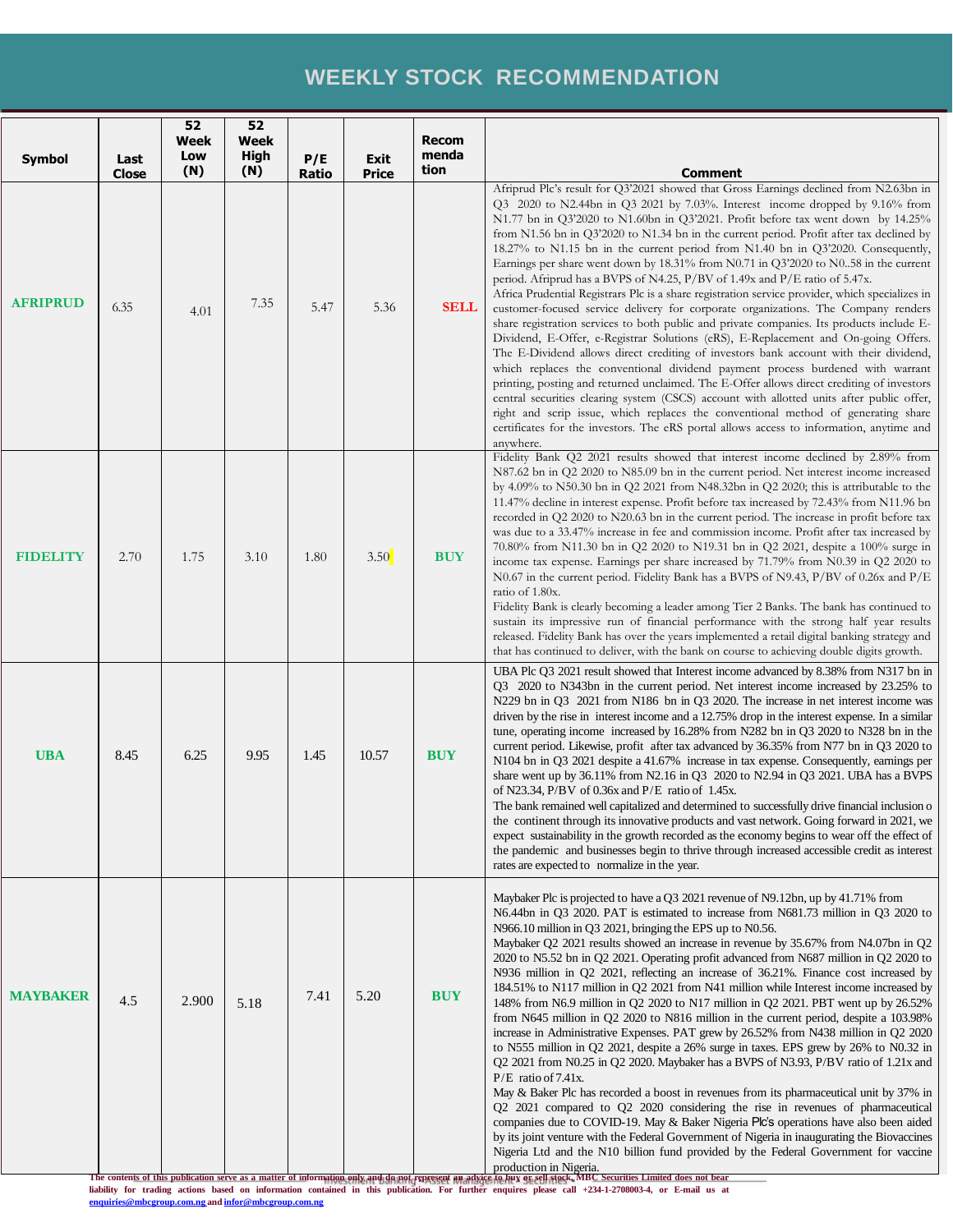### **WEEKLY STOCK RECOMMENDATION**

| <b>Symbol</b>    | Last<br>Close | 52<br>Wee<br>k<br>Low<br>(N) | 52<br>Week<br>High<br>(N) | P/E<br>Ratio | Exit<br><b>Price</b> | <b>Recom</b><br>menda<br>tion | <b>Comment</b>                                                                                                                                                                                                                                                                                                                                                                                                                                                                                                                                                                                                                                                                                                                                                                                                                                                                                                                                                                                                                                                                                                                                                                                                                |
|------------------|---------------|------------------------------|---------------------------|--------------|----------------------|-------------------------------|-------------------------------------------------------------------------------------------------------------------------------------------------------------------------------------------------------------------------------------------------------------------------------------------------------------------------------------------------------------------------------------------------------------------------------------------------------------------------------------------------------------------------------------------------------------------------------------------------------------------------------------------------------------------------------------------------------------------------------------------------------------------------------------------------------------------------------------------------------------------------------------------------------------------------------------------------------------------------------------------------------------------------------------------------------------------------------------------------------------------------------------------------------------------------------------------------------------------------------|
| <b>FLOURMILL</b> | 28.60         | 21.00                        | 36.00                     | 8.35         | 35.52                | <b>BUY</b>                    | Flour Mill Plc's result for Q2 2021 showed that revenue increased from N355bn in Q2 2020 to<br>N522bn in Q2 2021 by 47.23%. Gross earnings also increased by 8.20% from N50bn in Q2 2020 to<br>N54bn in Q2 2021. Finance cost dropped by 6.27% from N9.95bn in Q2 2020 to N9.32bn in Q2<br>2021. Profit before tax increased by 6.00% from N14.6 bn in Q2 2020 to N15.40 bn in the current<br>period. Profit after tax expanded by 6.00% to N10.52bn in the current period from N9.90bn in Q2<br>2020. Consequently, Earnings per share went up by 4.29% from N2.33 in Q2 2020 to N2.43 in the<br>current period. Flour Mill Plc has a BVPS of N43.50, P/BV of 0.67x and P/E ratio of 8.35x.<br>Flourmill Plc has shown that the company's strong product offerings in the value segments and their<br>cost optimization strategies, helped offset the impact of the weakening consumer spending in the<br>economy, disruptions to the supply chain and the existing currency risks in their export segment.<br>Accordingly, their Food, Agro Allied and Sugar revenue segments grew by 61%, 44% and 24%,<br>respectively, as the company continues to deepen that market share amidst competing brands.                      |
| <b>DANGCEM</b>   | 280.00        | 150.00                       | 280.00                    | 12.45        | 295.50               | <b>HOLD</b>                   | Dangcem Q3 2021 results showed that revenue grew by 34.24% from N761.44 bn in Q3 2020 to<br>N1.02 tn in Q3 2021. Similarly, gross profit increased by 39.40% to N618.8bn in Q3 2021 from<br>N443.9bn in Q3 2020. Profit from operations advanced by 53.01% from N287.9bn in Q3 2020 to<br>N440.5bn in Q3 2021. Profit before tax grew by 49.18% to N405.7bn in Q3 2021 from N271.91bn<br>in Q3 2020. Profit after tax grew by 33.44% from N208.6bn in Q3 2020 to N278.47 bn in Q3 2021<br>despite a 18.70% increase in Administrative Expenses. Consequently, EPS rose by 32.49% from<br>N12.25 in Q3 2020 to N16.23 in Q3 2021. Dangcem has a BVPS of N53.12, P/BV of 3.23x and a<br>P/E ratio of 12.45x.<br>As Africa's leading cement producer across 10 countries, Dangote Cement company continues to<br>thrive based on the fact that roads and buildings in the country are mostly built with concrete,<br>creating the need for the firm to constantly improve its production capacity like it did by 33% in<br>April 2021. Dangote cement as a production capacity of 48.6<br>million tonnes per annum across the continent and plans to ramp up Nigerian production by 4.5<br>million tonnes/annum later this year. |
| <b>WAPCO</b>     | 25.50         | 13.00                        | 31.50                     | 5.37         | 31.66                | <b>BUY</b>                    | Wapco Plc Q3 2021 results showed that revenue grew by 21.86% from N179bn in Q3'2020 to<br>N219bn in Q3'2021. Similarly, gross profit went up by 13.53% to N63bn in Q3'2021 from N56<br>bn in Q3'2020. Profit from operations rose by 17.09% from N41 bn in Q3'2020 to N48 bn in<br>Q3'2021. Profit before tax grew by $28.02\%$ to N43 bn in Q3'2021 from N34 bn in Q3'2020, on<br>the back of a 25.30% decline in finance cost. Profit after tax rose by 43.26% from N28 bn in<br>Q3'2020 to N40.39 bn in Q3'2021. Consequently, Earnings per share increased by 43.43%, from<br>N1.75 in Q3'2020 to N2.51 in Q3'2021. Wapco has a BVPS of N23.83, P/BV of 1.01x and P/E<br>ratio of 5.37x.<br>We are positive about the FY 2021 outlook for WAPCO, as the company continues to restructure<br>its balance sheet to improve performance. We also expect Cost of Sales growth to come lower<br>compare to revenue growth, hence, gross margin is expected to be strengthen. The expectation<br>for lower cost of sales rest on the back of the aggressive cost optimization strategy that the<br>company has embarked on since the beginning of the previous year.                                                            |

The contentsof thispublication serve as a matter of informati nonly and do not represent an advice to buy or sell stock. MBC Securities Limited does not bear<br>liability fortrading actionsbase don information contained in th **[en](mailto:enquiries@mbcgroup.com.ng) [quiries@mbcg](mailto:enquiries@mbcgroup.com.ng) [roup.com.nga](mailto:enquiries@mbcgroup.com.ng)n d[infor@mbcgr](mailto:infor@mbcgroup.com.ng) [oup.com.ng](mailto:infor@mbcgroup.com.ng)**

- Investment Banking - Asset Management - Securities -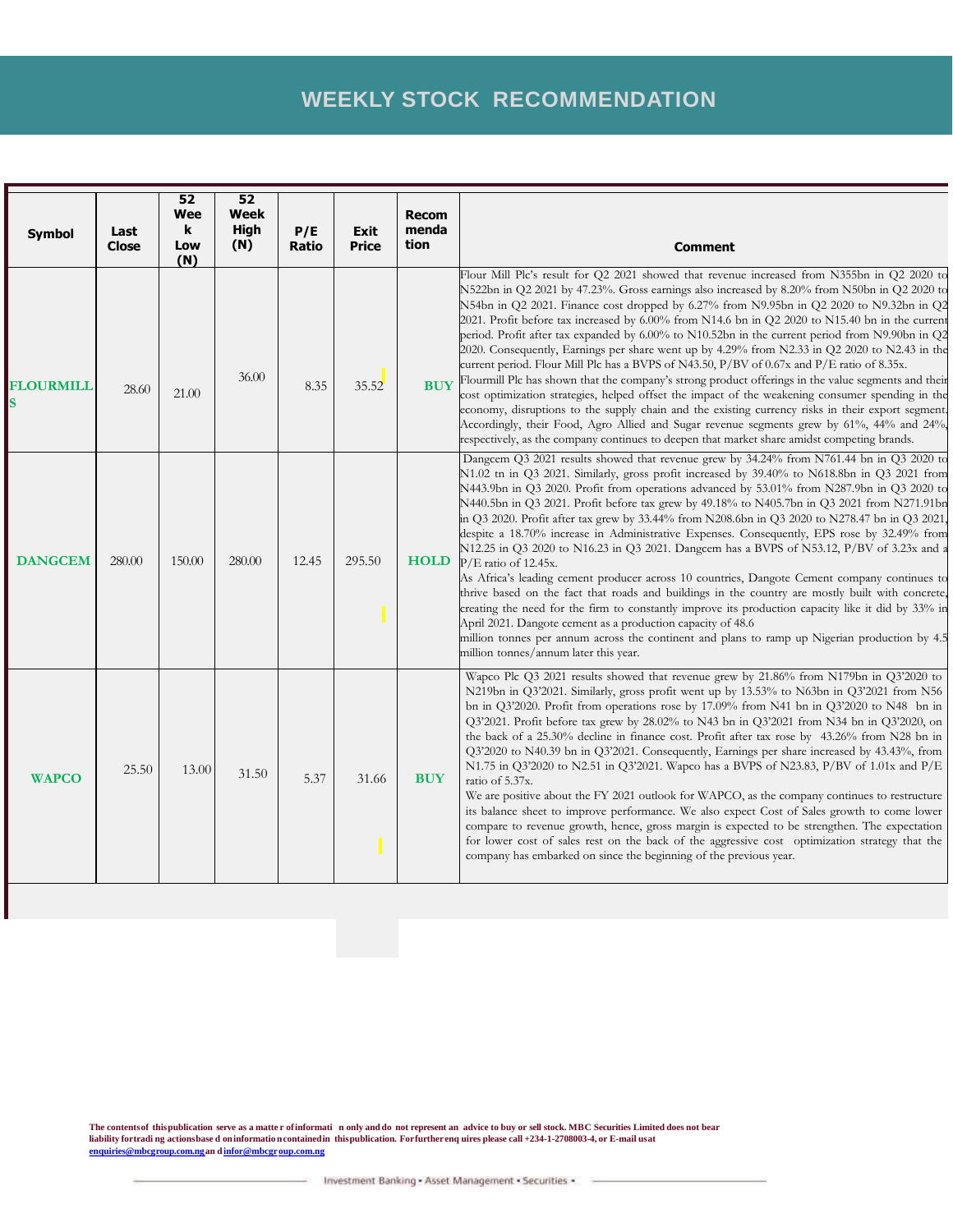| <b>EUROBONDS</b>           |              |               |              |                  |  |
|----------------------------|--------------|---------------|--------------|------------------|--|
| <b>SYMBOL</b>              | <b>PRICE</b> | <b>COUPON</b> | <b>YIELD</b> | <b>MATURITY</b>  |  |
| <b>ACCESS BANK PLC III</b> | 101.82       | 10.50%        | 3.04%        | OCT 2021         |  |
| <b>ZENITH BANK PLC II</b>  | 103.96       | 7.38%         | 3.09%        | MAY 2022         |  |
| <b>UBA PLC</b>             | 103.41       | 7.75%         | 3.61%        | <b>JUNE 2022</b> |  |
|                            |              |               |              |                  |  |

# **MACRO ECONOMIC INDICATORS**

| GDP (%)<br>0.51%<br>0.51%<br><b>NSE ASI (YTD)</b><br>$-2.77\%$<br>$-2.77%$<br>INFLATION (%)<br>16.63<br>16.63<br>UNEMPLOYMENT (%)<br>28.60<br>28.60<br><b>MPR (%)</b><br>11.50<br>11.50 | <b>PARAMETER</b>              | <b>CURRENT</b> | <b>PREVIOUS</b> |
|-----------------------------------------------------------------------------------------------------------------------------------------------------------------------------------------|-------------------------------|----------------|-----------------|
|                                                                                                                                                                                         |                               |                |                 |
|                                                                                                                                                                                         |                               |                |                 |
|                                                                                                                                                                                         |                               |                |                 |
|                                                                                                                                                                                         |                               |                |                 |
|                                                                                                                                                                                         |                               |                |                 |
|                                                                                                                                                                                         | <b>FX RESERVES (US \$ BN)</b> | 41.75          | 41.75           |
| <b>BRENT CRUDE (US\$)</b><br>82.72<br>82.21                                                                                                                                             |                               |                |                 |

#### **FIXED INCOME MARKET RATES**

| TENOR | <b>CURRENT</b><br>.EN | <b>DDEVIOUS</b> |
|-------|-----------------------|-----------------|
|       |                       |                 |

#### **TREASURY BILLSRATES**

| 91-DAY                  | $3.00\% - 3.50\%$    | 3.00% -3.50%      |
|-------------------------|----------------------|-------------------|
| <b>182-DAY</b>          | 4.50% - 5.00%        | 4.50% - 5.00%     |
| 364-DAY                 | $7.00\% - 7.50\%$    | $6.50\% - 7.00\%$ |
|                         | <b>FGN BONDRATES</b> |                   |
| <b>5-YEAR FGN BOND</b>  | 12.62%               | 12.72%            |
| <b>10-YEAR FGN BOND</b> | 13.02%               | 13.36%            |

The contents of this publication serve as a matter of information only and do not represent an advice to buy or sell stock. MBC Securities Limited does not bear **liability for trading actions based on information contained in this publication. For further enquires please call +234-1-2708003-4, or E-mail us at [enquiries@mbcgroup.com.ng](mailto:enquiries@mbcgroup.com.ng) and [infor@mbcgroup.com.ng](mailto:infor@mbcgroup.com.ng)**

Investment Banking - Asset Management - Securities -